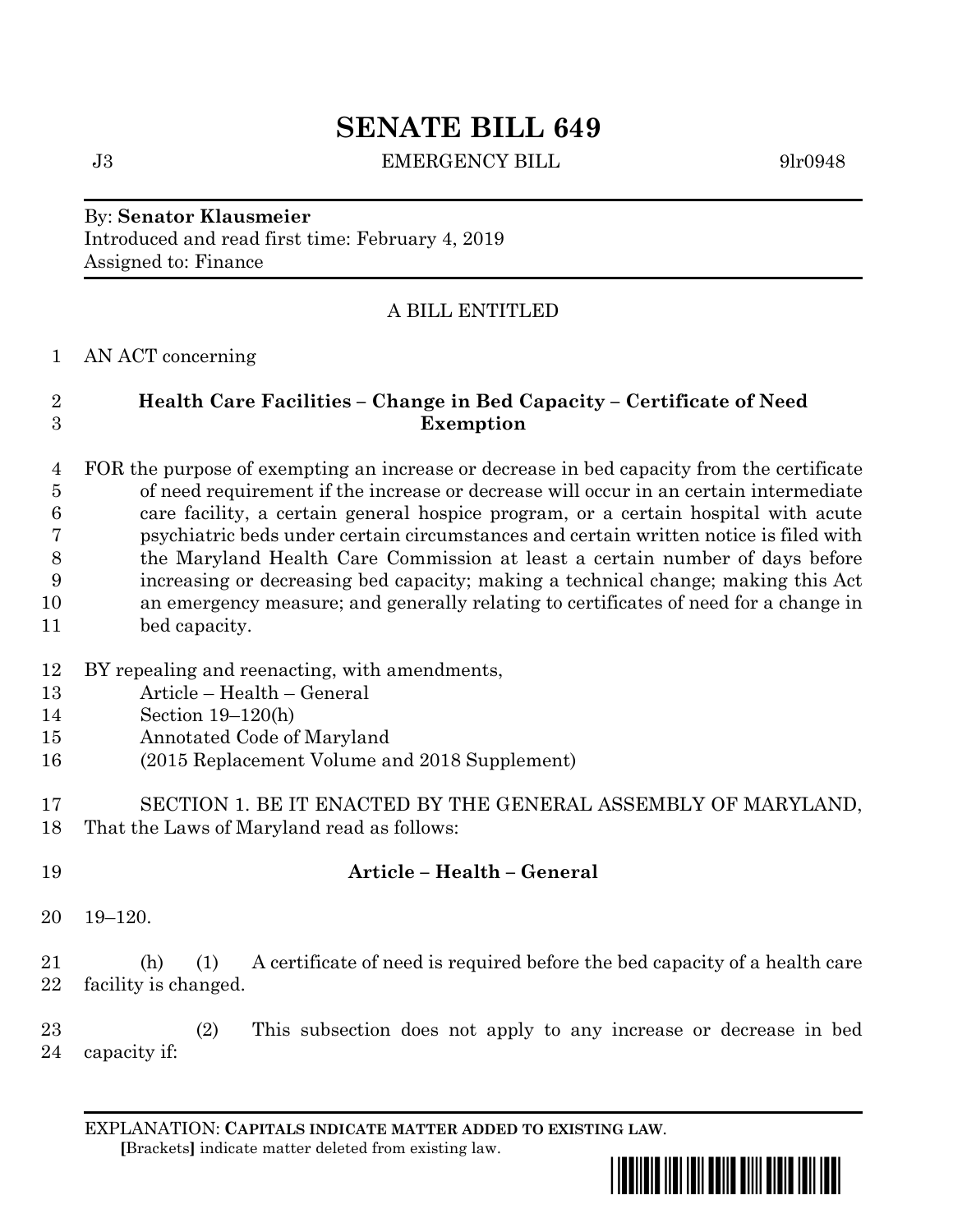#### **SENATE BILL 649**

 (i) For a health care facility that is not a hospital, during a 2–year period the increase or decrease would not exceed the lesser of 10 percent of the total bed capacity or 10 beds; (ii) 1. The increase or decrease would change the bed capacity for an existing medical service; and 2. A. The change would not increase total bed capacity; B. The change is maintained for at least a 1–year period; and C. At least 45 days prior to the change, the hospital provides written notice to the Commission describing the change and providing an updated inventory of the hospital's licensed bed complement; (iii) 1. At least 45 days before increasing or decreasing bed capacity, written notice of intent to change bed capacity is filed with the Commission; 2. The Commission in its sole discretion finds that the proposed change: 15 A. Is pursuant to the consolidation or merger of two or more health care facilities, or conversion of a health care facility or part of a facility to a nonhealth–related use; B. Is not inconsistent with the State health plan or the institution–specific plan developed by the Commission; C. Will result in the delivery of more efficient and effective health care services; and 22 D. Is in the public interest; and 3. Within 45 days of receiving notice, the Commission notifies the health care facility of its finding; **[**or**]** (iv) The increase or decrease in bed capacity is the result of the annual licensed bed recalculation provided under § **[**19–307**] 19–307.2** of this title**; OR (V) 1. THE INCREASE OR DECREASE IN BED CAPACITY WILL OCCUR IN: A. AN INTERMEDIATE CARE FACILITY THAT OFFERS RESIDENTIAL OR INTENSIVE SUBSTANCE–RELATED DISORDER TREATMENT** 

**SERVICES AND HAS A CURRENT LICENSE ISSUED BY THE SECRETARY;**